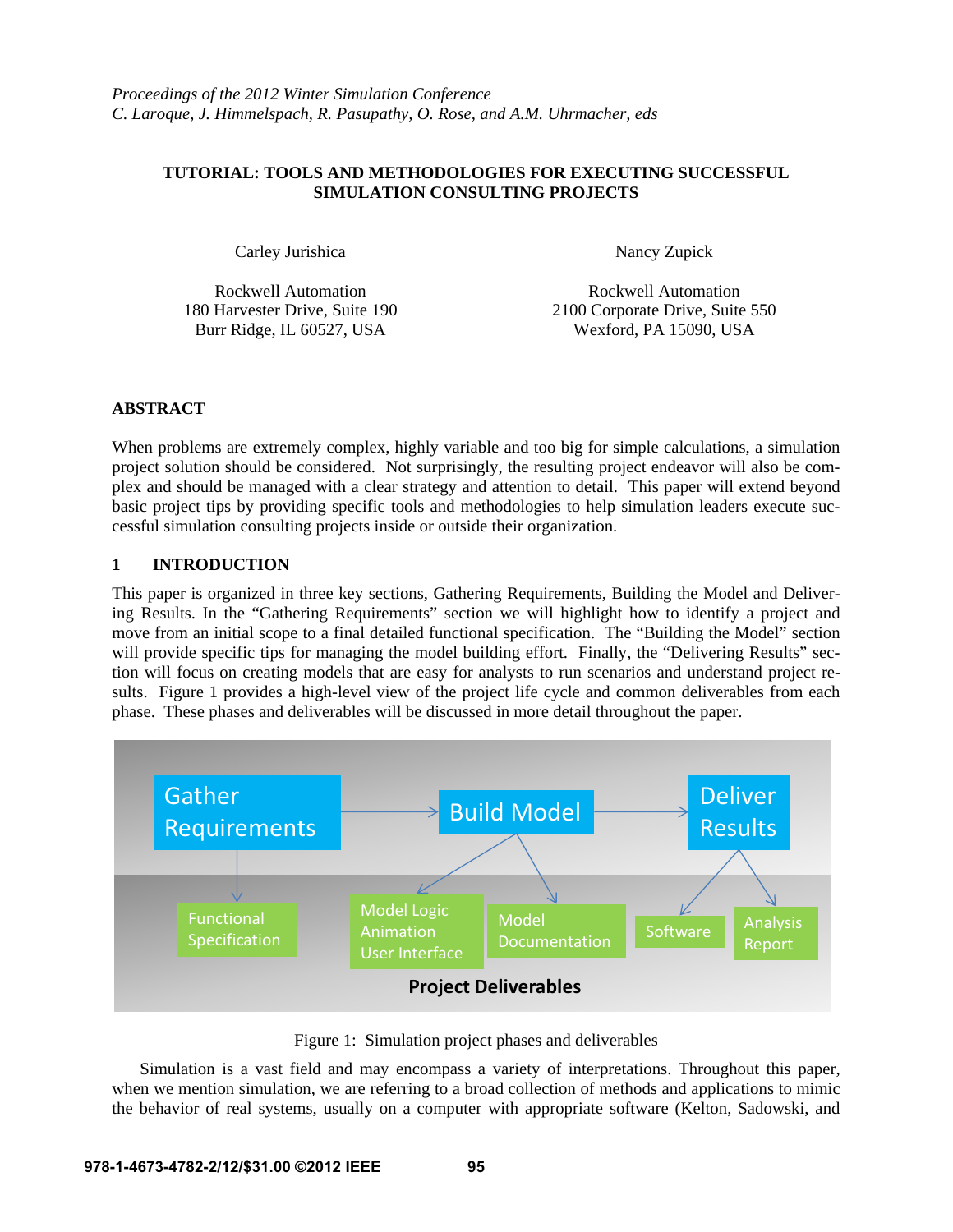Swets 2010). We have attempted to provide tools and methodologies that are independent of any particular software application. We do represent Arena simulation software from Rockwell Automation and in some instances the examples provided are specific to the Arena software application.

We will use various terms throughout this paper. Some key definitions are provided below.

**Simulation Consulting Project Manager** *Individual responsible for managing the simulation pro ject and the simulation consulting team.* 

**Simulation Consultant** *Any individual whose primary expertise is in executing simulation projects.*  **Client** *The end user of the simulation model or model information for the purposes of decision making.* 

**Simulation Consulting Project** *An engagement between the simulation consulting project manager and the client for the purpose of building a simulation model that will be utilized for decision making.*   **Simulation Team Member** *Any individual involved directly or indirectly in the simulation consult ing project.* 

## **2 GATHERING REQUIREMENTS**

#### **2.1 Is Simulation the right Tool?**

Simulation is another tool in your toolbox for problem solving. Not all problems will require or even benefit from a simulation study. Defining the problem and having a clear understanding of the project objectives should be the first step for the simulation team.

With a clear project objective, it can be determined which tools will help achieve the goals. Understanding how different tools and methodologies should and should not be applied is a necessary skill on any project team. As noted by Balci (2011), a large-scale M&S (modeling and simulation) application development requires many areas of expertise including simulation modeling methodology, software engineering, statistics, systems analysis, project management, and problem domain-specific knowledge.

 In Table 1 we provide a guideline for when simulation might be appropriate for a project. There are several common characteristics of simulation projects. These characteristics, along with example situations and why simulation is a good fit are provided.

| <b>Characteristic</b> | <b>Example</b>                                                              | <b>Why Simulation?</b>                |
|-----------------------|-----------------------------------------------------------------------------|---------------------------------------|
| Highly                | Variable   <i>Healthcare</i> . A healthcare manager                         | A key advantage of simulation is      |
| Processes             | needs to determine the emergency                                            | the ability to handle variability.    |
|                       | department (ED) bed capacity. The                                           | Variability is inherent in all sys-   |
|                       | ED has variable patient arrival rates                                       | tems. It disrupts systems. Without    |
|                       | and variable staff service times. Var-   variability, performance would of- |                                       |
|                       | iability also exists in equipment fail-                                     | ten be easy to predict. Accurately    |
|                       | ure and repair times.                                                       | capturing system variability will re- |
|                       |                                                                             | sult in better analysis and decision  |
|                       |                                                                             | making.                               |

Table 1: Guideline for determining if simulation is the right tool for a project.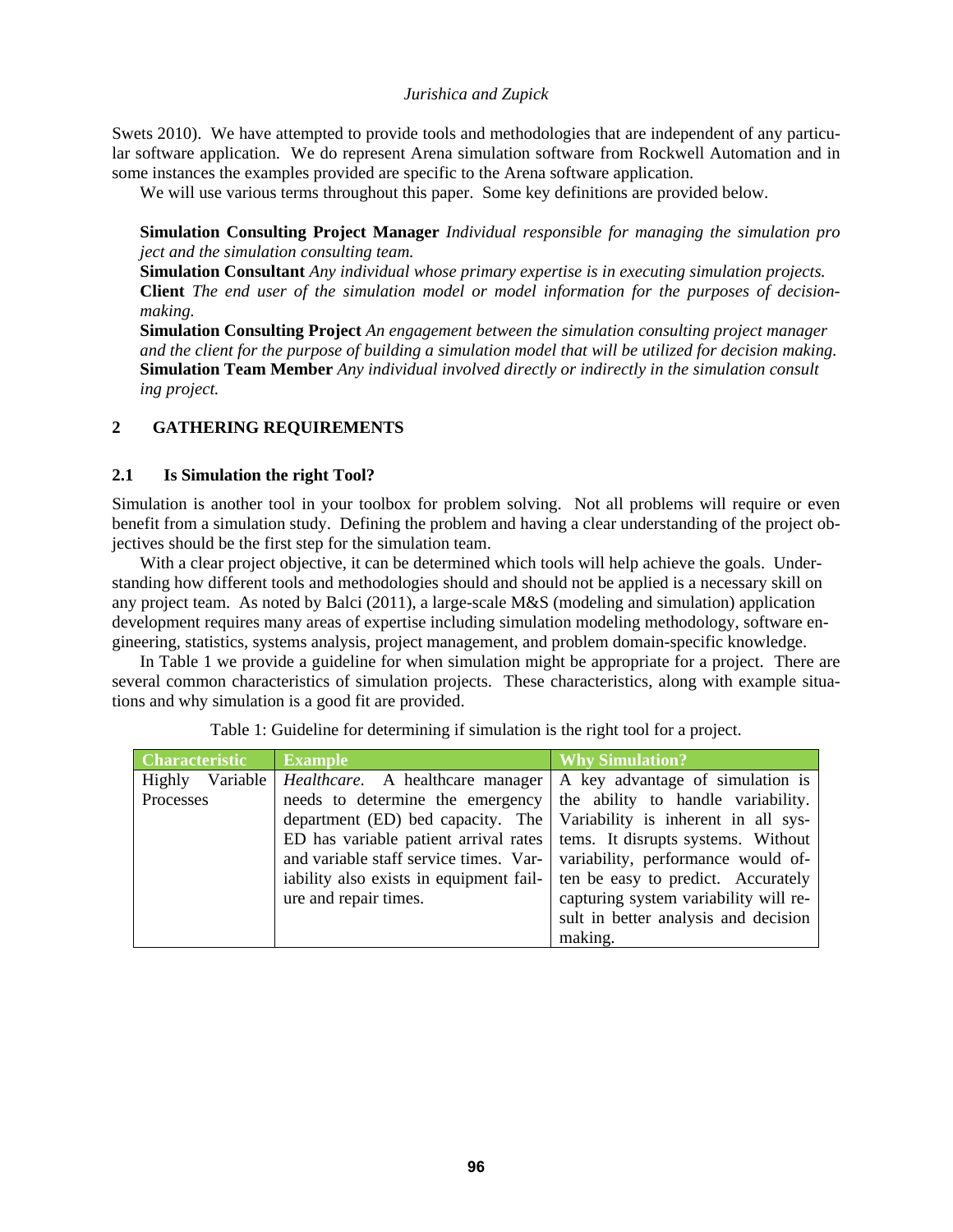| Process Interde-<br>pendencies | Manufacturing. A plant manager has<br>been tasked to increase throughput by<br>There are several areas that<br>5%.<br>might be improved, but she is unsure<br>on which area she should focus. If<br>she makes changes to improve the<br>performance of one machine on the<br>line, it is difficult to know how it will<br>impact the upstream and downstream<br>processes.                         | Simulation allows analysts to study<br>system interactions.<br>Processes<br>should not be analyzed in a silo. All<br>systems have interdependencies.<br>Users can change one or more vari-<br>ables in the model and clearly un-<br>derstand how the entire system is<br>impacted.                                                                                                                                                    |
|--------------------------------|----------------------------------------------------------------------------------------------------------------------------------------------------------------------------------------------------------------------------------------------------------------------------------------------------------------------------------------------------------------------------------------------------|---------------------------------------------------------------------------------------------------------------------------------------------------------------------------------------------------------------------------------------------------------------------------------------------------------------------------------------------------------------------------------------------------------------------------------------|
| Identify<br>Bottle-<br>necks   | Restaurant Drive-through.<br>A fast<br>food restaurant has recently heard<br>complaints from customers about<br>how long they are waiting in the<br>drive-through line. Cars have been<br>balking and reneging from the line.<br>The manager would like to test add-<br>ing a lane and changing the way staff<br>handle customers prior to making the<br>real-world changes.                       | Queueing theory is at the core of<br>simulation. The average time enti-<br>ties spend waiting for resources and<br>the average numbers of entities<br>waiting for a resource are key out-<br>put statistics of a simulation study.<br>These statistics are automatically<br>calculated by the simulation soft-<br>ware. Experiment with the model to<br>determine which changes will re-<br>duce the bottleneck in the real<br>world. |
| Analysis<br>Over<br>Time       | Airport Security. An airport chief<br>operations officer is trying to deter-<br>mine how to staff the airport security<br>checkpoint. Arrival of travelers to<br>security varies by time of year, day<br>of week and time of day.                                                                                                                                                                  | Simulation allows you to look at a<br>system dynamically over time. Re-<br>lying on average values for planning<br>can be misleading. Use simulation<br>to plan staff schedules and resource<br>availability by time of day, week or<br>any planning horizon.                                                                                                                                                                         |
| Animation                      | Mining. A mining operations man-<br>ager needs to demonstrate the impact<br>of changing the number of trucks and<br>shovels on<br>the<br>overall<br>mining<br>throughput. He would like to clearly<br>present to his management team the<br>system bottlenecks, resource utiliza-<br>tions over time and how future<br>changes will impact the overall sys-<br>tem using an animation of the mine. | Animation builds confidence. See-<br>ing the system dynamically change<br>over time with realistic visuals cre-<br>ates system buy-in and agreement<br>among decision-makers. A valid<br>model, backed by real data and<br>compelling animation, will help<br>leaders to make decisions.                                                                                                                                              |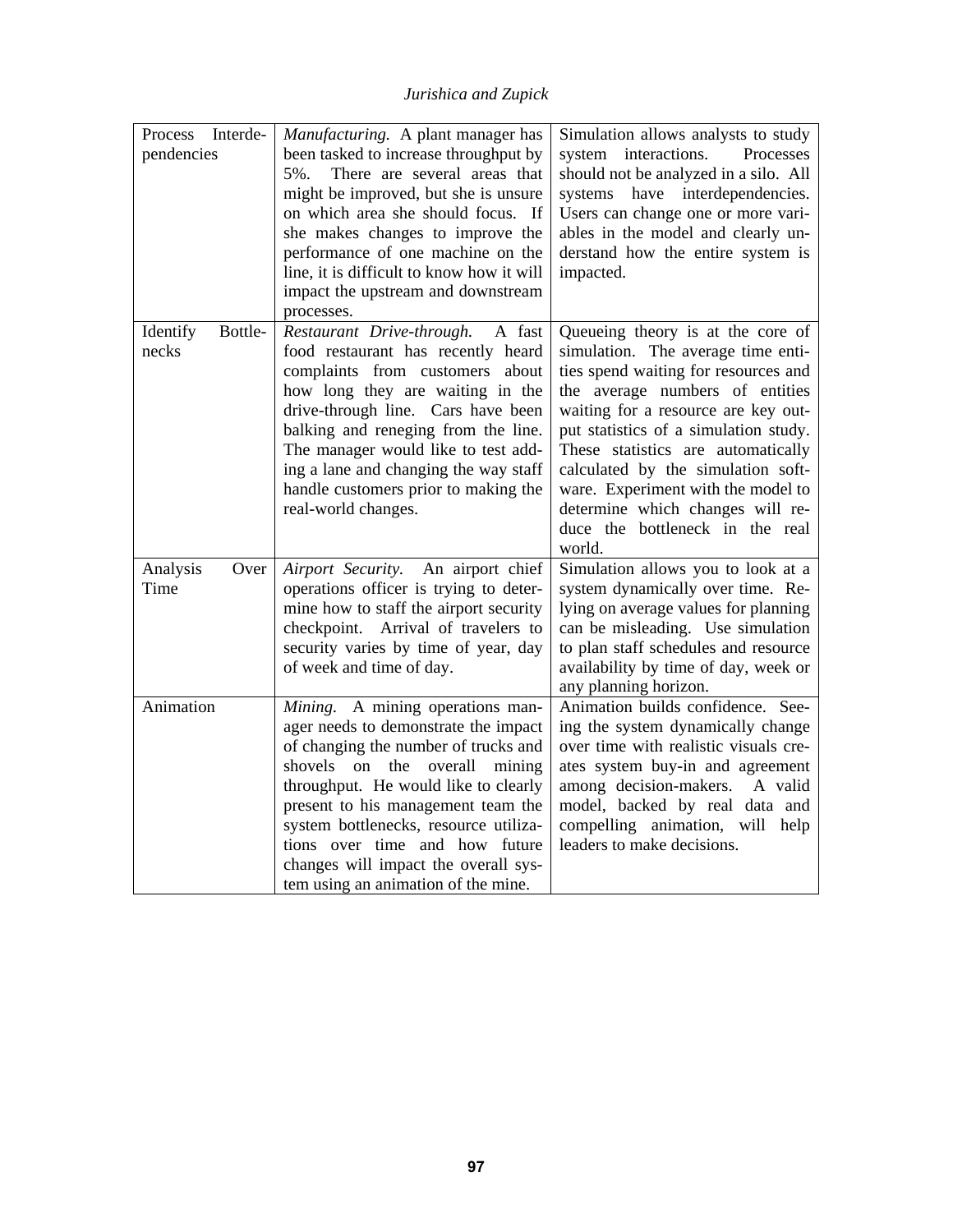| Process | Com- | <i>Call Center.</i> A call center manager | Simulation projects can handle         |  |  |
|---------|------|-------------------------------------------|----------------------------------------|--|--|
| plexity |      | needs to improve the service level of     | complexity. Simulation models are      |  |  |
|         |      | his call center. There are many dif-      | dynamic and based on real-world        |  |  |
|         |      | ferent types of callers. Callers speak    | variability over time. Making deci-    |  |  |
|         |      | different languages. The request for      | sions regarding complex systems        |  |  |
|         |      | service may arrive to the call center     | using a simple spreadsheet and av-     |  |  |
|         |      | via email, fax or phone. It is difficult  | erage values can be dangerous.         |  |  |
|         |      | for him to wrap his mind around all       | With highly complex systems,           |  |  |
|         |      | the dynamic business rules. Deter-        | simulation will provide more de-       |  |  |
|         |      | mining the ideal staffing and process     | tailed information to allow for better |  |  |
|         |      | flow is critical, but the complexity is   | decision making.                       |  |  |
|         |      | overwhelming.                             |                                        |  |  |

 Sometimes the desire to apply simulation will cause individuals to apply it to all situations. This can result in a project being more complicated and costly than necessary and lead upper management to have a poor opinion of simulation. Simulation is powerful. Understanding when a project will and will not benefit is an important skill. Consult experienced simulation experts if you are not certain if simulation is the correct tool for a problem.

### **2.2 Scope of Work**

Once it has been determined that simulation is a proper approach, the simulation team must scope the project and develop a detailed functional specification. The final functional specification will be a roadmap for model development and act as a written agreement among all simulation team members.

 To ensure the final functional specification contains all key information, a formal process for requirements gathering is recommended. First, the simulation consulting project manager must work with the client to identify all process owners and participants that should be interviewed as a part of the information gathering exercise. We recommend a scope of work template, similar to the one provided in Table 2, as a starting point.

Table 2: The Scope of Work template is a guide for gathering requirement information. This information is used to create the functional specification that will serve as the project roadmap.

#### **Background**

Provide any background information on the company and problem.

#### **Project Objectives**

Define the goals of the study.

What questions are you trying to answer?

- Major capital expenditure decisions Should we invest in new equipment?
- Bottlenecks How can we reduce the queueing at the resource?
- Resource planning What is the ideal staff schedule for the week?
- New system design How should we layout the system? How much equipment do we need? How much inventory do we need?
- Major changes to an existing system How will the changes impact the current system? How can we minimize the disruption and maximize the change effect? Is our design adequate?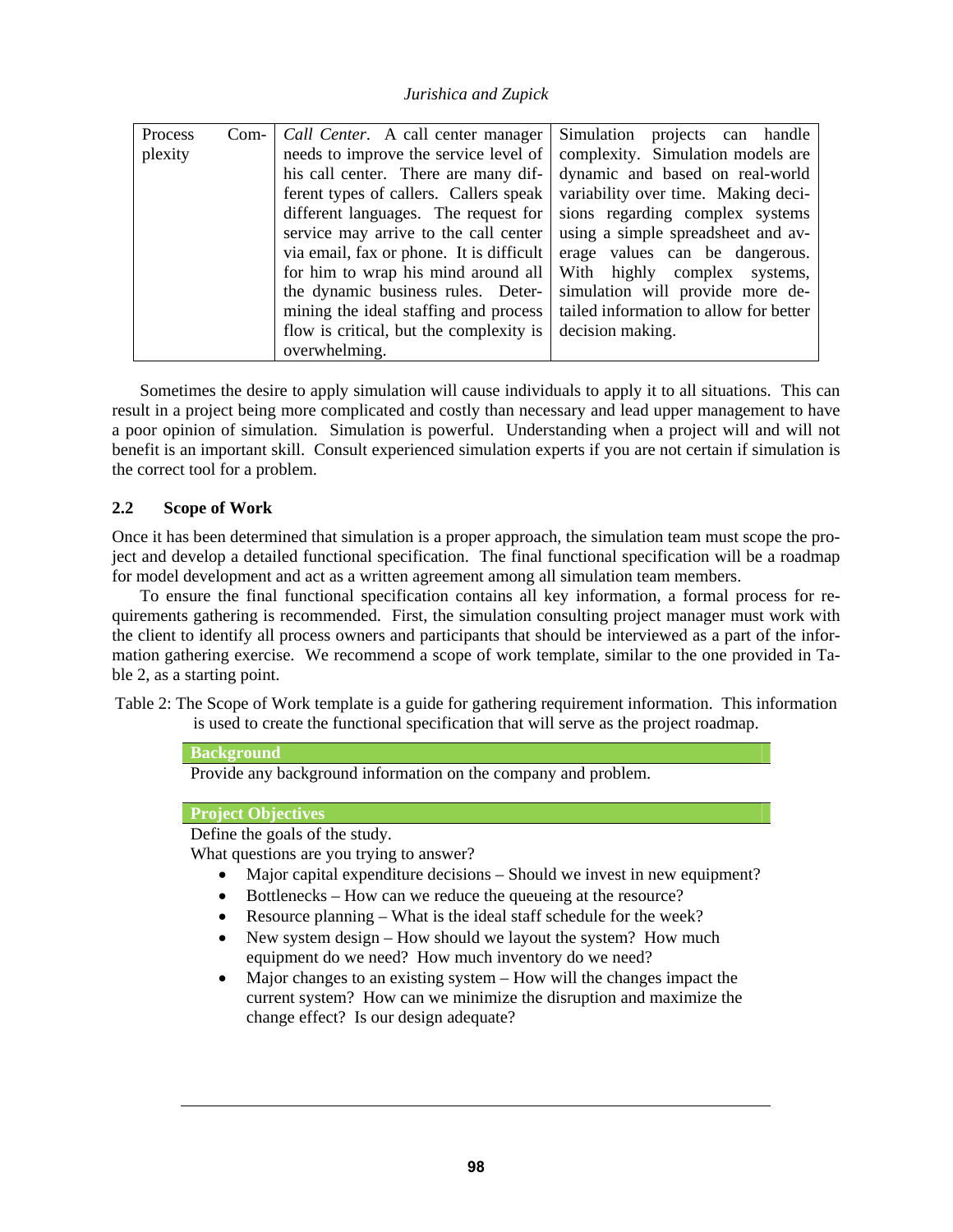### **Process Flow and System Specifications**

In order to build a valid model, the simulation team must map out process. Regardless of the industry (healthcare, government, manufacturing, etc.) there is a movement of entities (people, widgets, orders, etc.) through the system. This flow must be documented.

Below are examples of leading questions to ask process owners and participants.

- How does an entity move through the system?
- What kind of constraints are in the system?
- What business rules need to be considered in this process?
- Are there exceptions to how an entity might be handled at different steps in the process?
- What types of bottlenecks currently exist in the system?

Ask a lot of questions during this phase! This is a significant time of system discovery during the project life cycle. Developing a final process flow chart using a professional diagramming application is highly recommended.

#### **"What-if" Scenarios**

Define the "what-if" scenarios that will be tested using the model. Understanding the questions that need to be answered by the model will be of particular importance to the model builder. This information will drive the detail and complexity of the model.

- What if we add new machines?
- What if we increase equipment speeds?
- What if we change our product mix?
- What if we change our resource schedules?
- What if we change our facility layout?
- What if the demand for our services changes?
- What happens if we change the capacity of our system?
- What if we modify specific business rules?

### **Key Performance Indicators (KPI)**

Defining the KPIs is critical. When running "what-if" scenarios, these outputs will be compared among scenarios to assist with decision making. Below are some common KPIs.

- Resource utilizations
- Total throughput
- Work in process
- Cycle time
- Costs
- Shortages
- Time in queue
- Number in queue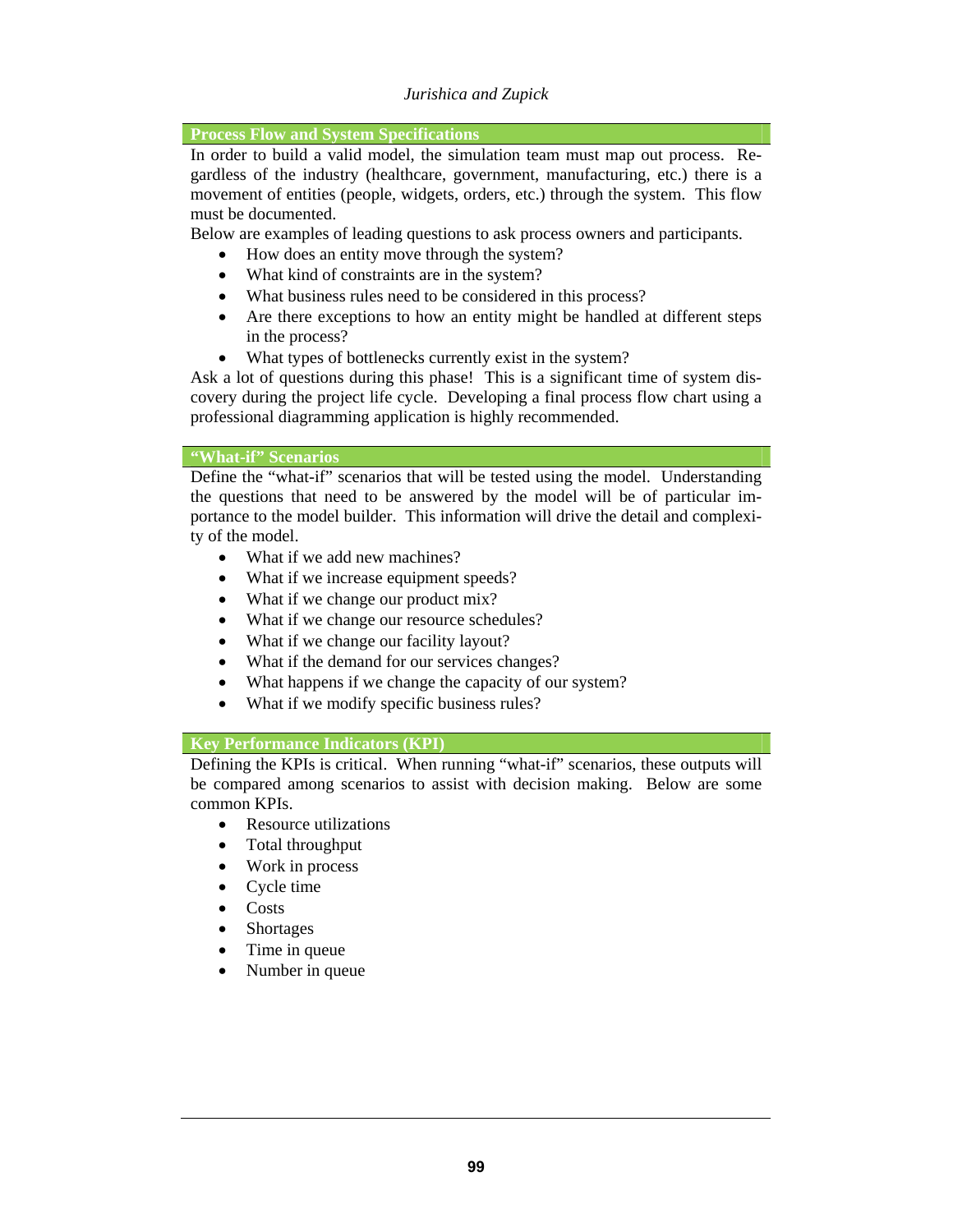### **Animation Requirements**

Define the simulation animation requirements. Depending on the simulation software used for the project, the animation opportunities will vary. It is important to define the animation expectations at the onset of the project.

Below are several options that may be available.

- Statistical reports only
- Live data dashboards including plots, charts and variable animation that update while the simulation runs
- 2D animation
- 3D animation

#### **Assumptions**

Managing the complexity of the simulation project and model is a developed skill. We can provide endless advice, but as noted by Sadowski (1991), there is no substitute for experience. Knowing what details to include and exclude from the model must be defined and agreed on. Having written documentation of the project assumptions is important. Below are some generic sample assumptions.

- The model assumes that all resources behave the same. The model will not be concerned that different workers that have different skills.
- Rare weather events that may disrupt operations will not be modeled.
- There is an infinite supply of raw materials. This is not a constraint in the operation and we will assume there is always availability of raw materials.

#### **Deliverables**

Define the final project output. The simulation consulting project manager and the client must agree on specific deliverables before the project begins. Below are possible deliverables.

- Functional specification
	- This document will serve as a contract between the simulation project manager and the client. All known details about the project should be documented in the functional specification.
- Simulation model logic
- Simulation model animation
- Model documentation
- User interface
	- Simulation consultants may develop an easy-to-use interface for entering data and reviewing results.
- Software licensing
	- If the client will be running scenarios on their own, they will need access to the model and software to run the model.
- Analysis report
	- A detailed report of all scenarios runs and results. Specific recommendations to system improvements based on the results of the scenario analysis may be included.

 The scope of work template requires input from many different simulation team members. System managers, model builders, key stake holders and people working in the system will all have insights.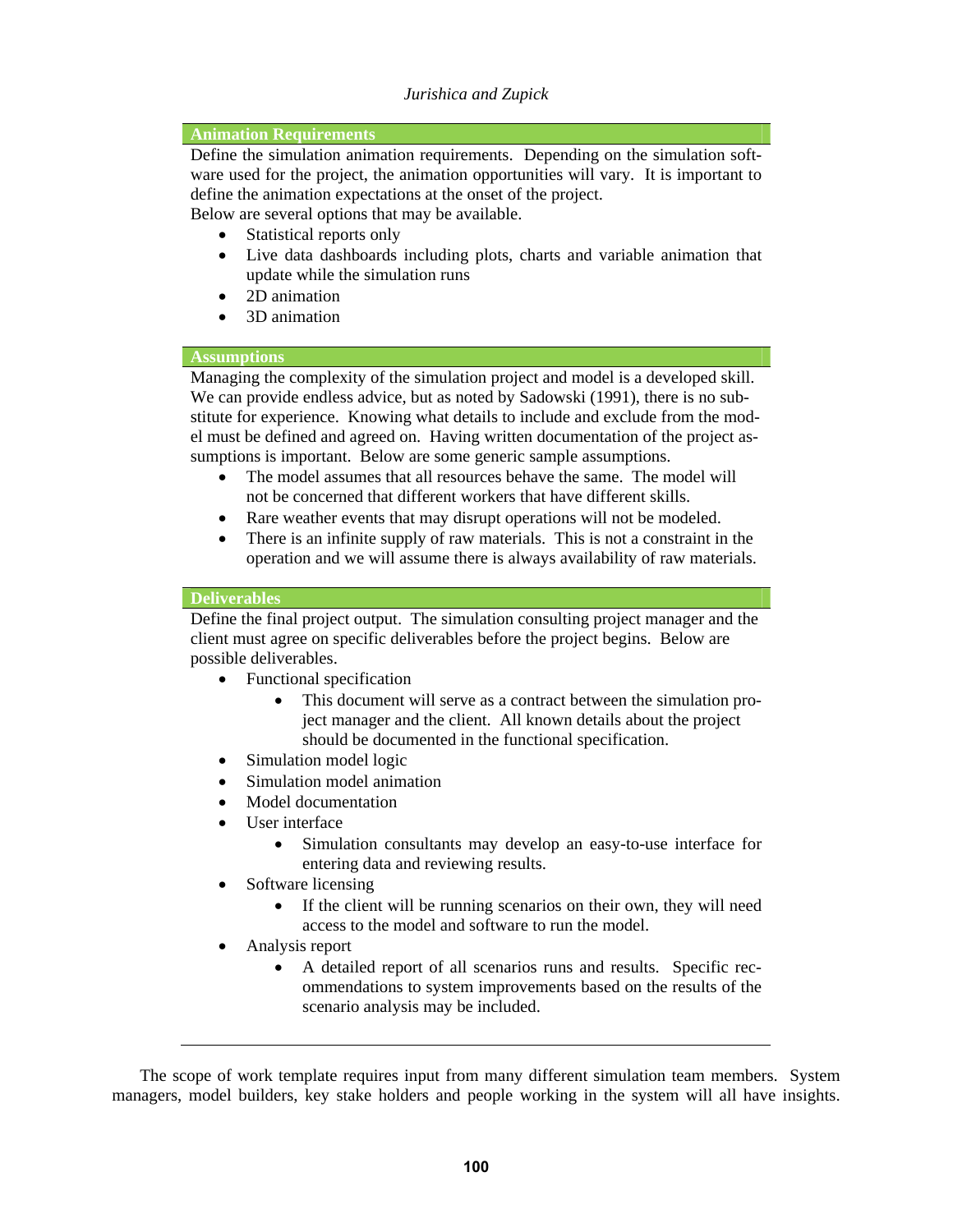This phase of the consulting engagement can be quite eye-opening. New system pain points, processes and behaviors are often discovered when the team is forced to look at the process in such detail.

## **2.3 Functional Specification**

With the scope of work information, the simulation consulting team is now ready to develop a detailed functional specification. Whether the consulting project is between two parties in the same organization or between two different companies, a functional specification should be developed. All details from the scope will be clearly defined in the functional specification. Below are the key sections, at a minimum, to include in the functional specification.

- Project sign off agreement\*
- Background
- Project objectives
- Process flow and system specifications
- "What-if" scenarios
- Key performance indicators
- Data requirements\*
- Animation requirements
- Assumptions
- Deliverables
- Timeline\*
- Payment terms\*
- Additional terms and conditions\*

Many of these sections have been discussed as a part of the scope of work, but several new areas are needed for the functional specification. The new areas are noted in the list above with an asterisk "\*".

A critical part of the functional specification is the project sign-off agreement. The simulation consulting project manager and the client must sign the functional specification. This ensures that both parties agree on the purpose of the project and all details surrounding the simulation model. As Sadowski (1991) notes, the simulation consulting project manager needs to know what the client expects and the client needs to know what the simulation consulting project manager will deliver. If a new request regarding the project surfaces, an addendum to the functional specification should be created and signed. Figure 2 provides a sample project sign off agreement.

| Project Sign Off Agreement                                                                    |      |  |  |  |
|-----------------------------------------------------------------------------------------------|------|--|--|--|
| [Client] agrees to engage with [simulation consultants] to develop a simulation model per the |      |  |  |  |
| specifications provided in this document. [Insert any additional detail regarding project]    |      |  |  |  |
|                                                                                               |      |  |  |  |
|                                                                                               |      |  |  |  |
| Client Name                                                                                   | Date |  |  |  |
| Title                                                                                         |      |  |  |  |
| Company                                                                                       |      |  |  |  |
|                                                                                               |      |  |  |  |
|                                                                                               |      |  |  |  |
| <b>Simulation Consulting Project Manager Name</b>                                             | Date |  |  |  |
| Title                                                                                         |      |  |  |  |
| Company                                                                                       |      |  |  |  |
|                                                                                               |      |  |  |  |

Figure 2: Project sign off agreement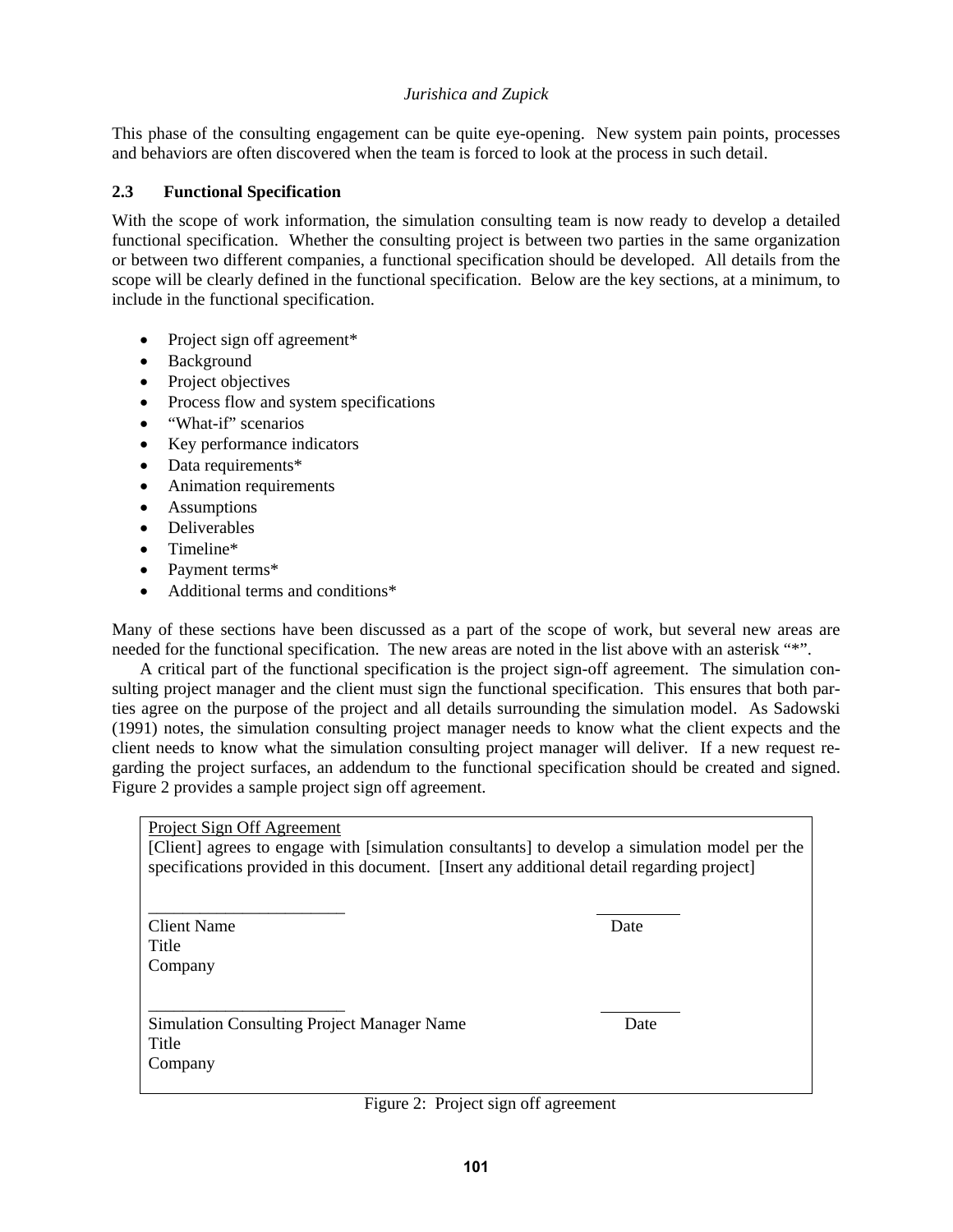Once the project has been defined, a timeframe for the simulation project should be estimated. The estimated timeframe along with milestone dates should be established. A regular meeting schedule should also be agreed on between the simulation consulting project manager and the client to ensure the project stays on track. Dates should be adjusted as necessary throughout the life of the project.

Depending on the nature of the engagement, project payment terms may be necessary. The payment terms should be included with the functional specification. They provide the total cost to the client for the described project.

Finally, the functional specification should include any additional terms and conditions. Figure 3 provides example terms and conditions. Any particular legal terms that may need to exist between companies can also be listed in this section.

### Simulation Terms and Conditions

- 1. The client agrees to supply all requested data and information supporting this project to the simulation consultants in a timely manner. The simulation consultants will provide a complete list of requirements during the initial kickoff.
- 2. The client agrees to provide a single project management contact. This point of contact will facilitate project meetings, arrange for on-site interviews, and ensure that project reviews and meetings are conducted in a timely manner.
- 3. Changes to the scope of work requested by the client throughout the duration of the project will be immediately identified and communicated through simulation project manager. This prevents schedule overruns due to unnoticed changes in the scope of work. Estimates of the cost, scope and schedule of the changes will be provided when a change in scope is identified. If there is a change of scope, the simulation consultants will not begin work on the proposed change until the client provides a change order, letter of intent, or e-mail approving the change.
- 4. The client agrees to provide a signoff of the functional specification.
- 5. The client agrees to provide a signoff of model completion.
- 6. Prices do not include travel expenses, which will be invoiced as incurred.

Figure 3: Sample Simulation Terms and Conditions

A challenge with any simulation project is managing complexity. Simulation is powerful and you can model to the smallest level of detail. Too much detail will slow the model building effort, model testing and validation. Identifying the appropriate level of detail to meet the project objectives is a developed skill. We agree with Sadowksi (1991) that the natural tendency of the novice modeler is to include too much detail, whereas the more experienced modeler tends toward greater abstraction. The functional specification should guide the model builder and help them to provide the right level of detail in the model.

### **3 BUILDING THE MODEL**

As with starting anything, beginning to build a simulation model can be overwhelming. With a completed functional specification, the process should be easier. As mentioned, the functional specification will serve as the roadmap for the model building process.

Below are factors to consider when starting the model building process.

- Who will build the model?
- Will there be a user interface (UI) to the model?
- Will data be read into the model?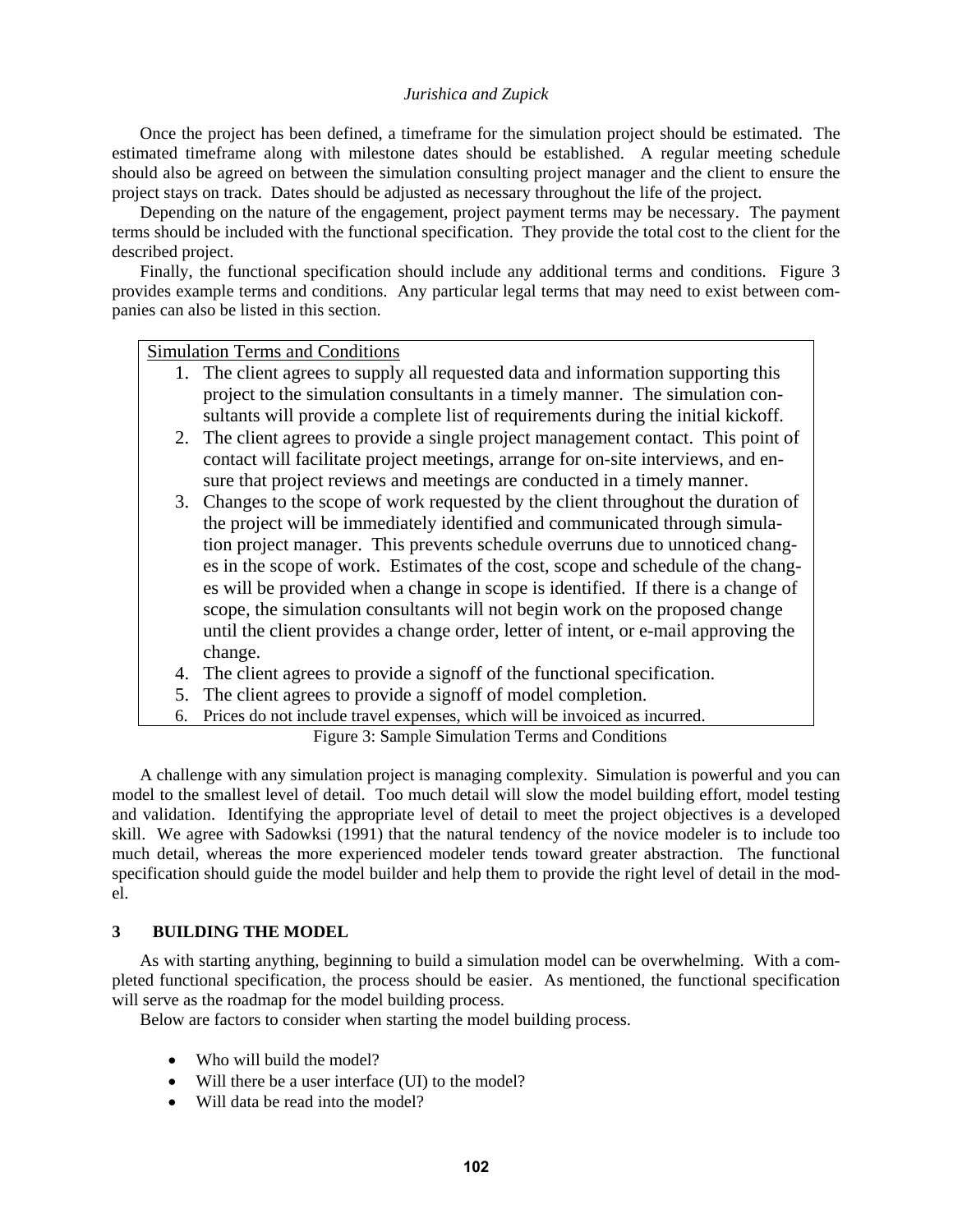- Who will collect the data?
- Where is the data stored?
- How will the model outputs be extracted?
- How will the model be utilized?
- Will there be more than one model or will one be used to analyze all "what-if" scenarios?

If more than one person will be involved in building the model, their roles should be clearly defined at the project start. Project management, data collection, model building and UI development roles will all need to be defined. On small projects, these roles may be the responsibility of only one individual, but on larger, more complex projects, there may be multiple people involved across different teams.

Generally the framework for the input and output of data can be created as the model building process commences. In some cases a custom UI is not necessary and the analyst will choose to change inputs directly in the software application and review the reports directly from the software application. A custom UI can help speed up model experimentation and allow the simulation consultant to easily hand off a model for analysis by someone not familiar with the simulation software application. Simulation consultants who frequently deliver models to clients will likely have a pre-built framework for interfacing with the model. Most common, interfaces are developed in Microsoft Excel, Access or a VB form. If the model and UI will be delivered to the client, special attention should be paid to the usability of the interface along with documentation on how to run the model via the interface.

The UI can also be used as a guide for data collection. The simulation consulting project manager and the client must agree on who is responsible for collecting data to support the model. This role varies. Sometimes the client prefers to assume responsibility and other times a simulation consultant will take the lead. Data collection can be overwhelming and a project bottleneck. Someone must be assigned ownership. It is best practice to list the known data needs and this responsibility in the functional specification.

The model building itself can be divided among more than one individual, however it is imperative that one member of the team be responsible for managing the collaborative effort and for maintaining the model. Whether one or more individuals are building the model logic, it is important to:

- Maintain easy to understand naming conventions.
- Build the model in a modular format.
- Review the model on a consistent basis to ensure that the logic design mimics the real system or reflects a proposed system as closely as possible.
- Provide model documentation.
- Utilize a simple method of version control in order to document model progress as well as to provide a backup version should anything happen.
- Maintain backups of the model versions on multiple machines and/or servers.

Establishing consistent naming conventions throughout the model logic will make it easier to understand, especially if multiple people will be building the model. In Arena, a typical naming convention is to place an alpha prefix before the name of a modeling element. For example, attribute names may begin with "a\_" and resource names begin with "r\_". No matter what software application is used, it is recommended to establish naming conventions prior to building the model.

 A modular approach to model development allows the simulation consultant to keep the model organized and makes it easier to debug as code is appended to the model. The functional specification should help the simulation consulting project manager to identify appropriate sections of the system that may be developed independently. For example, if an emergency department model is going to be built, the model builder might first develop and test the upfront registration process. Once this is code is established and verified, they may move onto the initial nurse and physician assessment portion. The model builder should not attempt to develop the logic for the entire system at once. It is even more important to build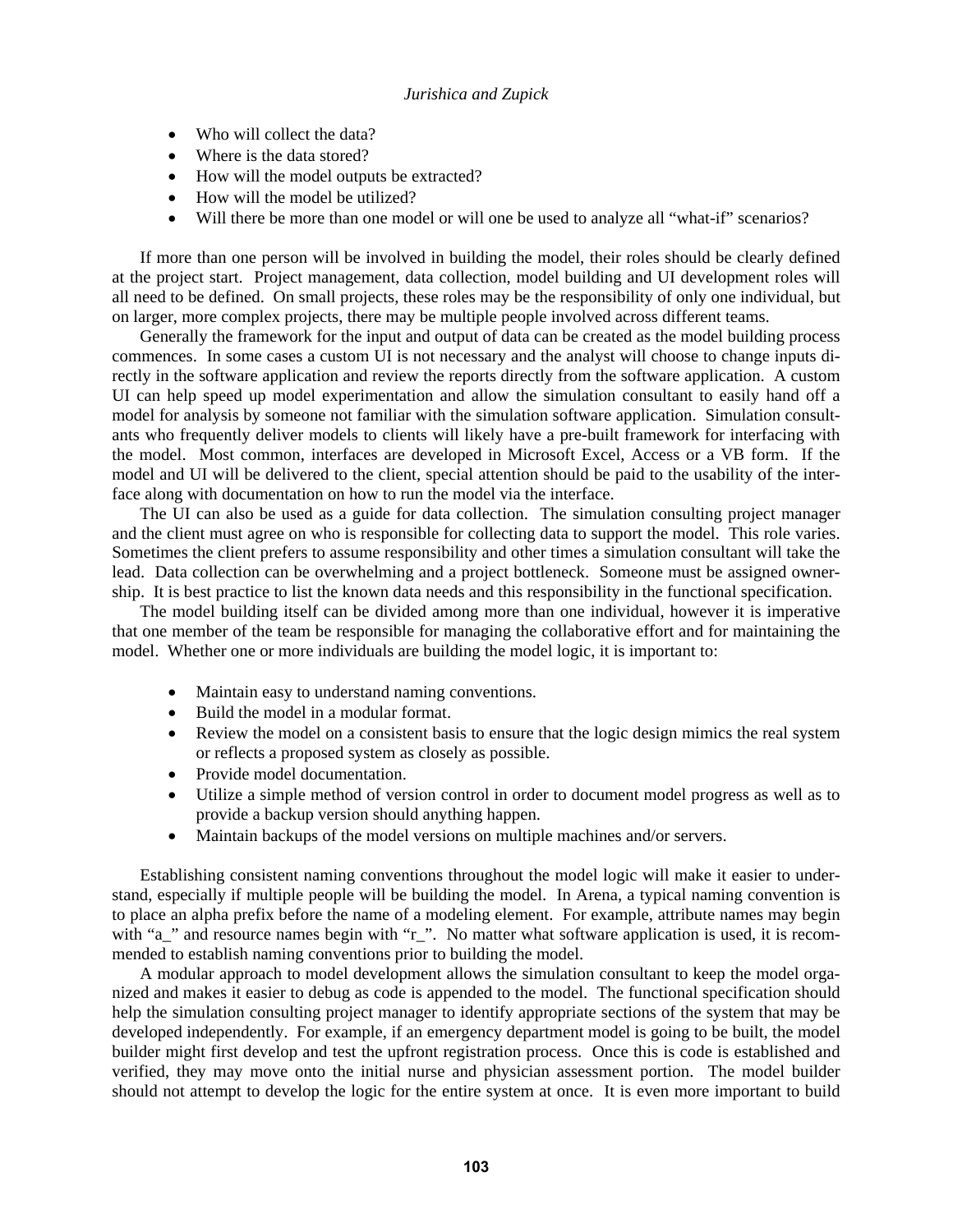the model in a modular format when the effort is collaborative. This avoids duplicate model building and makes it easier to copy code from a smaller model to the master project file.

 It is advisable to define as many fixed aspects of the model before beginning to define the logic. For example, in Arena defining the resources, variables, attributes and other model elements prior to building the model logic that will reference those elements, will allow for more efficient model development. While Arena allows the user to create elements on the fly, defining them ahead of time keeps the model builder focused on developing logic rather than trying to determine what to call the next resource. A similar approach in other software applications will likely prove useful.

At the beginning of the project, the client and the simulation consulting project manager should agree on a regular schedule for reviewing the model progress. Depending on the project, it may be necessary to meet every other day or once a week to review the modeling efforts. These meetings ensure the project is progressing as expected and on track per the timeline in the functional specification. Reviews also allow the simulation team members to ask questions and get further clarification if necessary. In some cases, the scope of the project may change. It may be necessary to go back to the functional specification and amend the project definition.

Documentation is a must! Documenting the model logic and creating documentation that describes the model and how to run it makes it easier to maintain and update in the future. Table 3 provides common simulation project documentation.

| <b>Document</b>                  | <b>Description</b>                                |
|----------------------------------|---------------------------------------------------|
| <b>Functional Specification</b>  | The functional specification provides a com-      |
|                                  | plete overview of the project scope. It is a      |
|                                  | roadmap for the project execution.                |
| <b>Model Logic Documentation</b> | In the simulation software application, the       |
|                                  | model builder must document their code. The       |
|                                  | logic, what is does, how it may need to be up-    |
|                                  | dated, how it affects other logic and more        |
|                                  | should be noted.                                  |
| <b>Model Run Documentation</b>   | Documentation on how to use the interface, run    |
|                                  | the model, change inputs and review outputs       |
|                                  | should be developed. If multiple models are       |
|                                  | developed from the project, clear notes on what   |
|                                  | each model does should be established.            |
| <b>Project Analysis Report</b>   | After the experimentation and analysis is com-    |
|                                  | plete, a report containing the simulation outputs |
|                                  | for each scenario should be developed.<br>Any     |
|                                  | specific recommendations from the<br>study        |
|                                  | should be included in the analysis report.        |

Table 3: Simulation project documentation

It is important to save the model frequently and to create versions of the model at various stages of the process. This allows for security backups and the ability to return to a specific stage of the modeling effort if needed for debugging purposes or to create variations of the model. Having the model backed up on more than one machine, a server, or a DVD is also recommended; hard drives crash and laptops are lost or stolen.

Once the model is complete, verification and validation begins. In most cases, the verification has been taking place during the model construction. Verification is ensuring that the model behavior makes sense; entities are moving in the direction they should be and process steps are taking place as expected. The animation will aid in model verification. Validation will be a simulation team effort. The simulation consulting team and the client team must agree that the simulation model outputs are close enough to the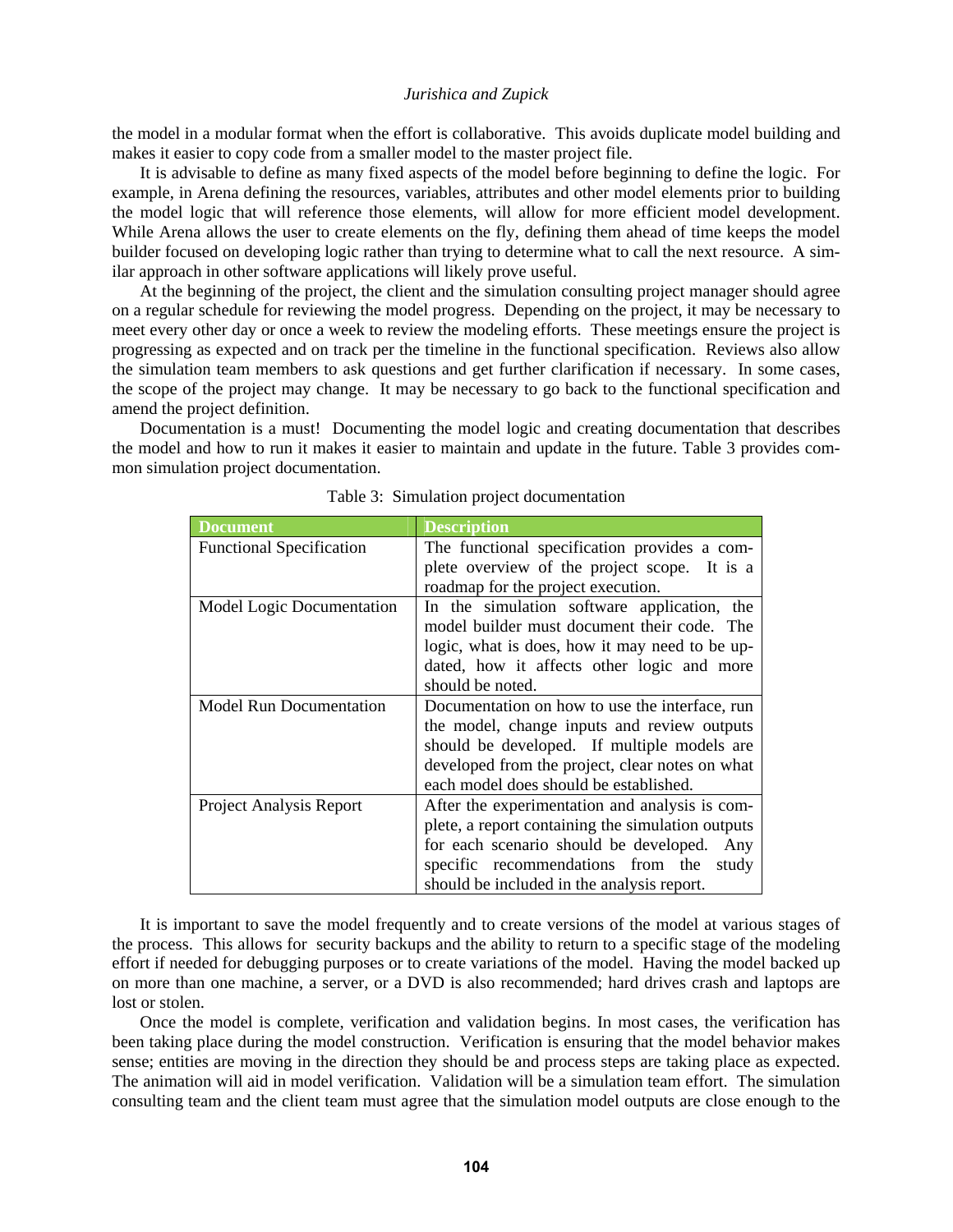real system outputs before experimentation. If the model cannot be validated then it cannot be used for proper analysis.

#### **4 DELIVERING RESULTS**

Once the model is complete and validated, model analysis and experimentation can take place. As part of the functional specification, the simulation consulting project manager and the client should have agreed upon the project deliverables. The simulation consulting team may have agreed to provide a simulation model and UI to the client and the client to take the responsibility of running scenarios and analyzing the results. On the other hand, the consulting team could execute the scenarios defined in the functional specification and provide a written report to the client with the key performance indicators and recommendations from the scenarios. In either situation, the simulation team will need to collaborate to ensure the model experimentation is run and interpreted correctly.

In the case where the model is handed off to the client, it is important to make sure that the contact, who will be running and working the model, knows how to use it. It is critical to formally train the end user and that the model builder has designed an easy to use UI. It is also important to clearly document how to run the model and review the results. Figure 4 is a sample Excel UI for a simulation model. Figure 5 is an example of a VB user form that prompts the end user for inputs. Figure 6 is a web-based interface developed for a user to input and view the results of a simulation model over the web.

| <b>Supermarket 1</b><br><b>Initial Inventory</b> |                                   |     | <b>Buffer Cells</b> | <b>Initial Inventory</b> |                                                |    |  |
|--------------------------------------------------|-----------------------------------|-----|---------------------|--------------------------|------------------------------------------------|----|--|
| Part                                             | <b>Widget A Widget B Quantity</b> |     | Part                |                          | Widget A Widget B   Priority   Quantity   Cell |    |  |
| a                                                | 180                               | 50  | а                   |                          | 180                                            |    |  |
| b                                                | 180                               | 50  | b                   |                          | 180                                            |    |  |
|                                                  | 180                               | 50  | c                   |                          | 180                                            |    |  |
|                                                  | 180                               | 50  |                     |                          | 180                                            | 8  |  |
| е                                                | 180                               | 50  | e                   |                          | 180                                            |    |  |
|                                                  | 180                               | 50  |                     |                          | 180                                            | 9  |  |
|                                                  | 210                               | 50  |                     |                          | 210                                            |    |  |
| ۱ь                                               | 210                               | r٨l |                     |                          | 210                                            | 10 |  |

Figure 4: Excel user interface example

| Suggested operating system                             |  |
|--------------------------------------------------------|--|
| S1: Automatic truck dispatcher                         |  |
| S2: Shovel reassignment policy                         |  |
| Type                                                   |  |
| Model                                                  |  |
| 6 Basic system without S1 and S2                       |  |
| C Suggested system with S1 and S2                      |  |
| C Sensitivity analysis with S1 and S2                  |  |
| Total number of trucks<br>Phase                        |  |
| C Phase1 C Phase2<br>30<br>Trucks<br>C Phase3 C Phase4 |  |
|                                                        |  |

Figure 5: VB user form input example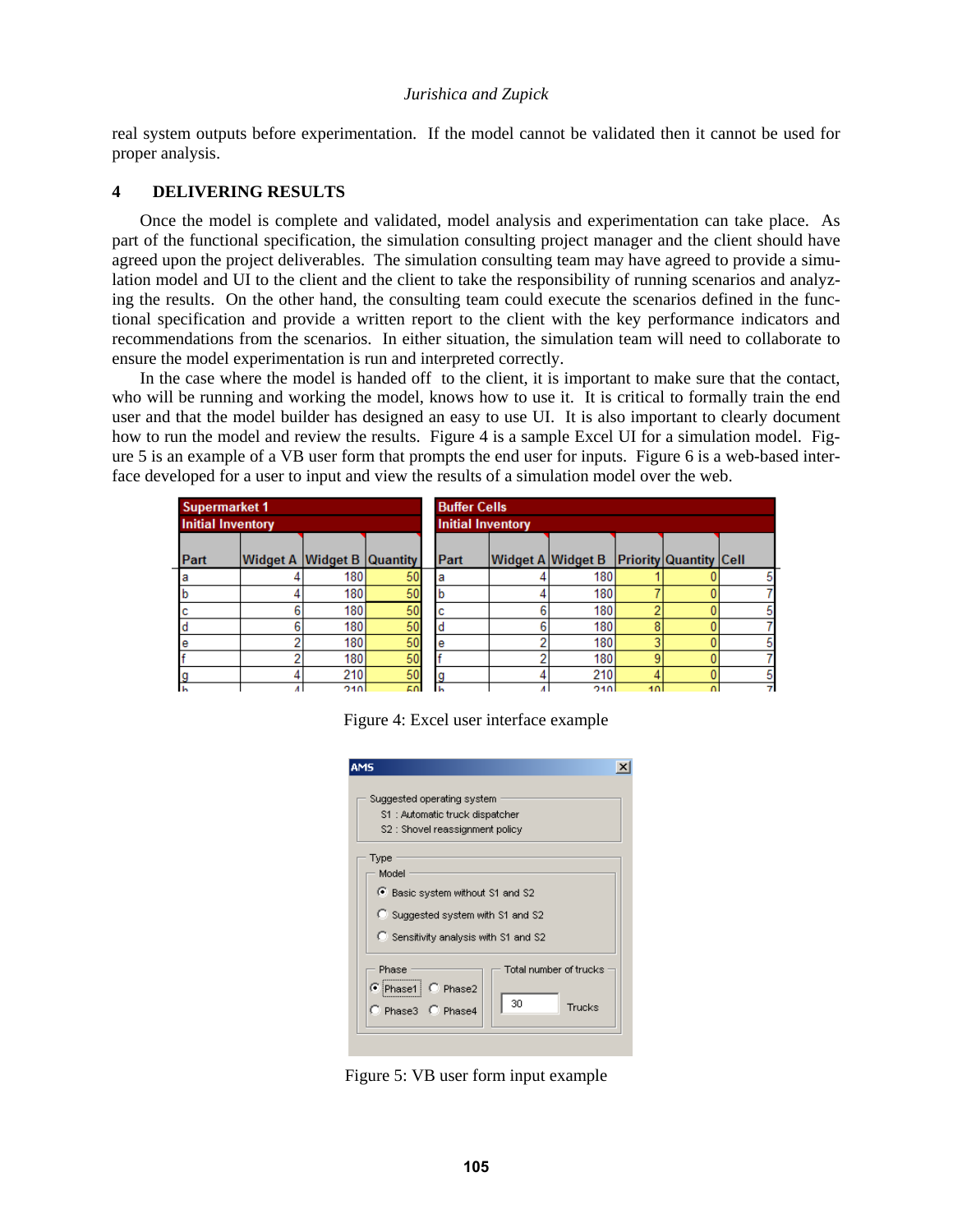

Figure 6: Web-based user interface example (developed by Systems Navigator, www.systemsnavigator.com)

Part of the consulting deliverables may be a model analysis report. In this case, the simulation consulting team agreed to run the scenarios defined in the functional specification and provided a detailed report with the results of the simulation. The analysis report may include, but is not limited to the sections noted in Table 4.

| <b>Analysis Section</b>  | <b>Description</b>                                                    |  |  |  |
|--------------------------|-----------------------------------------------------------------------|--|--|--|
| <b>Executive Summary</b> | Provides a brief overview of the project problem, objectives and rec- |  |  |  |
|                          | ommendations. Someone who is not familiar with the project should     |  |  |  |
|                          | be able to read the executive summary and understand the goals and    |  |  |  |
|                          | conclusion.                                                           |  |  |  |
| Background               | Any necessary background on the project, company and problem.         |  |  |  |
| Model Building and       | This section of the report should address the model building process  |  |  |  |
| Validation               | and a discussion of the validation process to promote model credibil- |  |  |  |
|                          | ity (Law 2003).                                                       |  |  |  |
| "What-if"<br>Scenario    | Provides a thorough analysis of the scenarios that were defined in    |  |  |  |
| <b>Results</b>           | the functional specification along with the simulation model results  |  |  |  |
|                          | for the KPIs defined.                                                 |  |  |  |
| Conclusions<br>and       | Provides analysis and recommendations for the project objectives      |  |  |  |
| Recommendations          | based on the scenario results.                                        |  |  |  |
|                          |                                                                       |  |  |  |